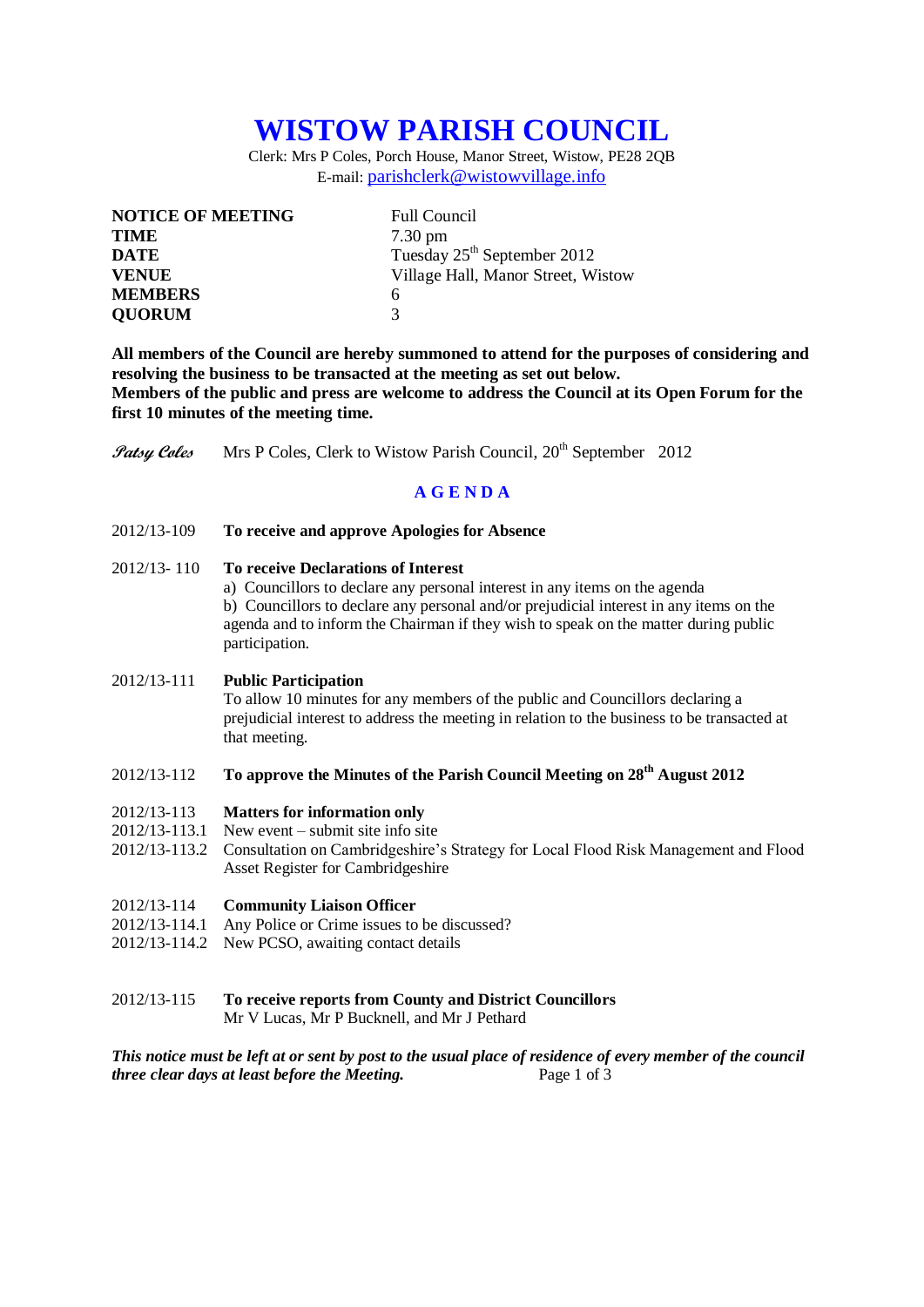Page 2

| <b>Finance</b><br>a) to approve the Financial Statement including cash flow<br>b) to approve payment of outstanding amounts :<br>Mrs P Coles - August salary (rates as per minute no. 8e<br>of the meeting dated the $15/12/09$ now paid quarterly<br>Zen Internet, domain name<br>The quarterly payroll cheque is due to D Tonks for<br>July, August and September plus their fee incl VAT<br>Of £16.20 | $£$ 210.16, see below<br>£ $69.44$<br>£630.00 |  |
|----------------------------------------------------------------------------------------------------------------------------------------------------------------------------------------------------------------------------------------------------------------------------------------------------------------------------------------------------------------------------------------------------------|-----------------------------------------------|--|
| Correspondence<br><b>Community Transport Fund</b><br>Invitation to Cambs Acre's Autumn Seminar Programme<br>Correspondence regarding dead tree in church yard                                                                                                                                                                                                                                            |                                               |  |
| To consider any Planning Applications received<br>12012740UT Former RAF Upwood, new outline planning has been received                                                                                                                                                                                                                                                                                   |                                               |  |
| <b>Highway Warden Scheme</b><br>Update on visit by Tony King of Highways<br>Any other outstanding road issues                                                                                                                                                                                                                                                                                            |                                               |  |
| <b>Update on Playground</b><br>Awaiting confirmation of when the aerial runway will be repaired<br>An annual safety inspection needs to be instructed                                                                                                                                                                                                                                                    |                                               |  |
| <b>Code of Conduct</b><br>Certain amendments need to be made to the code we adopted to accommodate the needs<br>of a Parish Council rather than District as follows:<br>Exclude all references to 'Cabinet'<br>Clause 4.2.4 delete 'from the Authority's Monitoring Officer' and insert ' in accordance<br>with the Locasims Act 2011'<br>Dispensations Procedure Guide                                  |                                               |  |
| <b>Annual Insurance Renewal</b><br>Came & Co have offered an annual renewal or three year renewal terms                                                                                                                                                                                                                                                                                                  |                                               |  |
| <b>Streetlight Maintenance Contract</b><br>Balfour Beattie offer an annual or three year contract                                                                                                                                                                                                                                                                                                        |                                               |  |
| <b>Allotment Rents</b><br>Allotment invoices are due to be sent, rent falls due on $10^{th}$ October<br>Rent review should take place to decide whether any increase should be made.                                                                                                                                                                                                                     |                                               |  |
| <b>Grass Cutting</b><br>Twelve cuts have taken place on the church and grave yards already, the PCC has<br>approved 3 further cuts but we share the cost and must agree our half.                                                                                                                                                                                                                        |                                               |  |
| <b>Huntingdonshire Local Plan to 2036</b><br>Ms Robinson and Mr Carter attended a presentation in Ramsey.                                                                                                                                                                                                                                                                                                |                                               |  |
| 2012/13-117.2<br>2012/13-120.2                                                                                                                                                                                                                                                                                                                                                                           | 2012/13-121.1                                 |  |

*This notice must be left at or sent by post to the usual place of residence of every member of the council three clear days at least before the Meeting.* Page 2 of 3